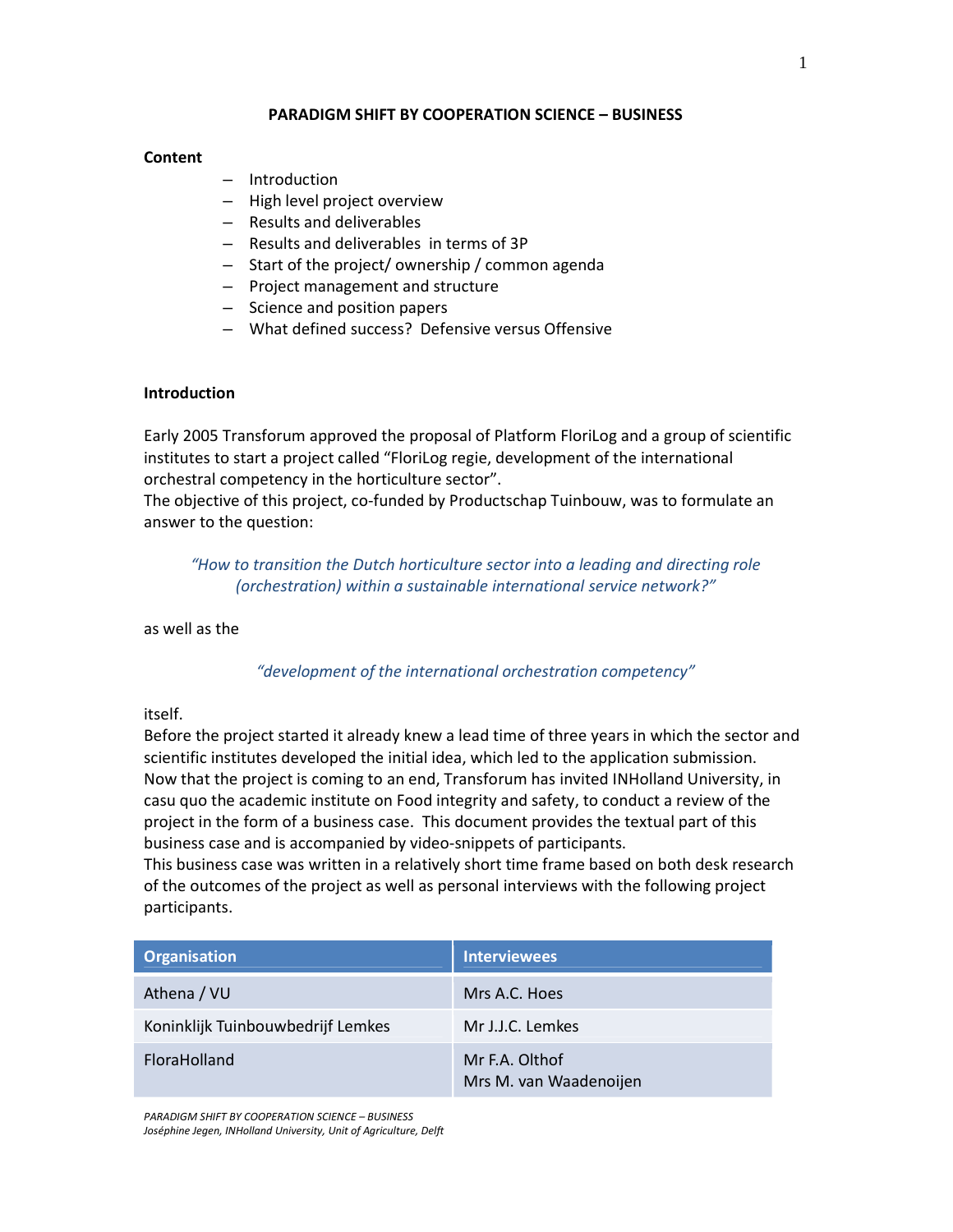| A&F               | Mr A.E. Simons                       |
|-------------------|--------------------------------------|
| LEI               | Mr G. Splinter                       |
| <b>TransForum</b> | Mr S. Mager<br>Mrs A.C. van Altvorst |
| RijnConsult       | Mr F. Engelbart                      |

The first part of this report contains the main findings of the project in terms of concrete knowledge and opportunities.

The second part of this report contains the reflection of the interviews and lessons learned. Obviously it contains less concrete and tangible knowledge and is much more the result of personal opinions and statements of the interviewees. Its focus is on the process and less on the content, the observations can provide significant value for future projects.

### High level project overview

The main outcome of the FloriLog-regie project are the awareness that contrary to the previous general believe in the sector The Netherlands are not the central pivot point of the global horticulture and that, as a result of this, there is a major opportunity to expand business in local to local markets. In addition it has provided a clearer insight into the impact of internationalisation on the sector, into the opportunities for orchestration of physical flows and it has provided directions to the Dutch horticulture sector how she might achieve all this. Finally the project has strengthened relationships and initiated an important transition in the Dutch horticulture sector at large emphasising these points. The project has been subdivided into three working packages:

- Internationalisation WP1 To provide a better understanding of the future developments with regards to internationalisation for individual organisations and the Dutch horticulture sector at large, in order to promote awareness and a common agenda.
	- Concepts for orchestration WP2 Designing new, dynamic and market driven "Sustainable Innovative Logistical Concepts" for the collection of products with an international origin and supplying these to European consumers via buyers and traders. Contrary to WP1, WP2 focussed on the design and the calculation of these new logistical concepts.
	- Organisational network models WP3 Developing organisational models for the orchestration of the Innovative Logistical Concepts of WP2, with an emphasis on truly understanding orchestrations and modalities for implementation.

The project has resulted in 21 deliverables, as described in the final report of the project, including the following three Position Papers:

- Network Orchestration in Global Business Networks: Towards Innovative Products and Responsive Chains in the Dutch Flower Industry
- Logistics Orchestration in the Ornamental Plant Supply Chain Network: towards responsive and differentiated demand-driven networks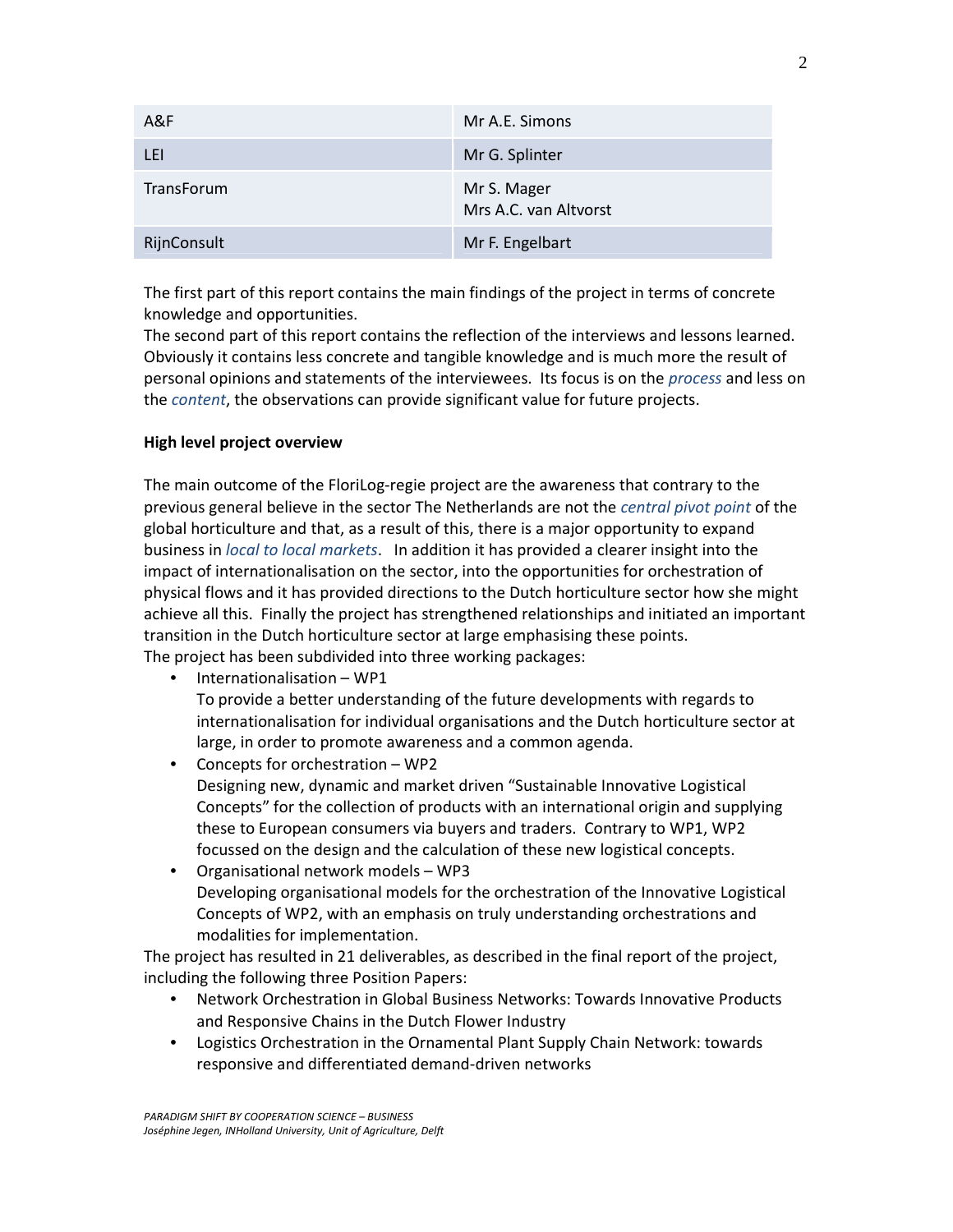• Organizing logistic networks: What new organizational forms to implement in Dutch horticulture?

The project has organised various events for larger audiences to present its findings, to receive input, to answer questions and to exchange ideas. These gatherings have strengthened the relationship between the project and the sector at large.

# Results and deliverables

The FloriLog project has demonstrated the opportunity for profits from a more efficient logistics as a result of the application of economies of scale by joining forces and increased collaboration. This will also enable opportunities for multi-modality of transport and the connection of remote areas.

The real impact of this project is the awareness that there is still a 62% market share of local production and consumption that waits to be integrated into a European network of Tradeparks, offering a combination of logistics, commerce, quality control and overall orchestration. This has been called: "Exporting the Dutch reputation" and providing it with a couleur locale by weaving it into local contexts.

These Tradeparks will elicit and result in the following:

- The Dutch nurseries will have the responsibility to offer a diverse collection with quality products. This will lead to an improved visibility and availability of their Dutch products towards European consumers.
- The Dutch traders will have the responsibility to enable and stimulate collaboration of and with similar traders (seize and breath of collection). For them there is still a 62% market share to gain. Additionally, collaboration will enable improved composition of collections at various locations throughout Europe, better access to remote areas and reduction of logistical costs as a result of larger volumes (economies of scale).
- The Dutch flower auction has a lot of responsiblities and opportunities. They have the challenge to create a European sourcing network, organising the international nurseries. They have to facilitate the market transactions financially, provide for actual physical space and act as the landlord of the Tradeparks, and promote systems innovation. They have a major challenge to promote, stimulate and realise 'working the Dutch way', the application of the 'Open Market Trade system'. All what is regarded as common practice in The Netherlands, like specialisation of nurseries, quality control, use of containers, standardisation, cash management, can be introduced and applied abroad, ultimately leading to cost reduction and quality improvement. The Dutch flower auction has the opportunity to expand its business into the European realm.
- The Dutch transporters will have to provide for the physical transport and storage space. They will benefit from larger volumes, more cargo on their return journey, opportunities for alternative modalities of transport and a more stable pattern of freight resulting in increased predictability and hence reliability of transport.
- Finally, there is a potential role for logistic appliance providers, piggybacking on this European expansion.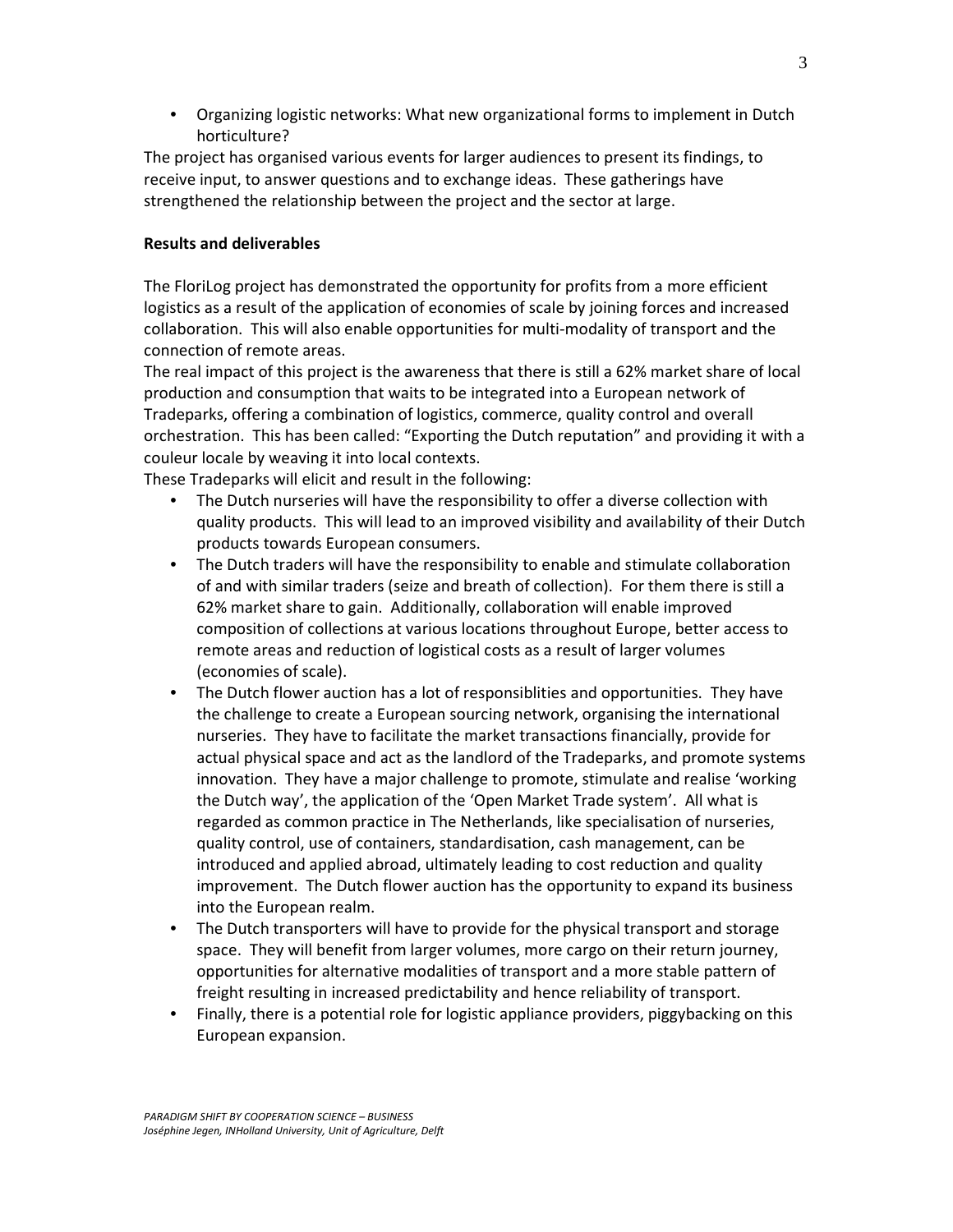### Results and deliverables in terms of 3P

The outcome in terms of 3P – Planet, People, Prosperity - may at first sight seem minimal. The reason for this is that this project was not set up to deliver short term and ready to implement solutions for optimising the logistic process. Still, the project is considered a success by the participants. This is due to the following.

Part of the long lead time of this project was a process between FloriLog and Transforum to decide on the nature of this endeavour. Was its main purpose a 'journey of discovery', an 'exploration into unknown territories' or was it more a regular project, to be managed accordingly?

Ultimately both parties agreed to give prevalence to a long term view with an emphasis on promoting and potentially facilitating a transition of the sector.

The initial promises that were encapsulated in the original project proposal, like reduction of CO2 and kilometres, improved knowledge transfer, growing labour opportunities, still hold, but their concrete realisation has not been a key deliverable of this project.

The awareness of the sector, the improved understanding of the opportunities, the ambition to continue this project into more concrete follow up projects and the overall increased trust between parties to intensify and synchronise their collaboration are major achievements of this project on their own and a clear demonstration that a sector transition has been initiated.

### Start of the project/ ownership / common agenda

Observations:

- Who have been the main drivers behind the start of the project and how has the project had come about.
- The project took a long time to get sufficient momentum. With hindsight several factors were mentioned:
	- Ownership of the project A project is owned by its participants and stakeholders. There were different expectations and reasons for participation.
	- Competition Competition and rivalry existed between project participants, both as direct competitors (two auctions, several traders) as well as indirect competitors (vertical business integration threat). Business versus Science Business and science need time to start singing from the same hymn sheet.

## Project structure

The role and position of the Steering Group

• Do the participants share a common agenda and are they knowledgeable enough about each others intentions to participate. Partners need time to build trust and share with each other. A real synergizing energy daunted only in the course of the project. As several participants stated it: "It takes stamina to continue, to keep a firm belief in the positive outcome and to have faith to keep an eye on the long term perspective".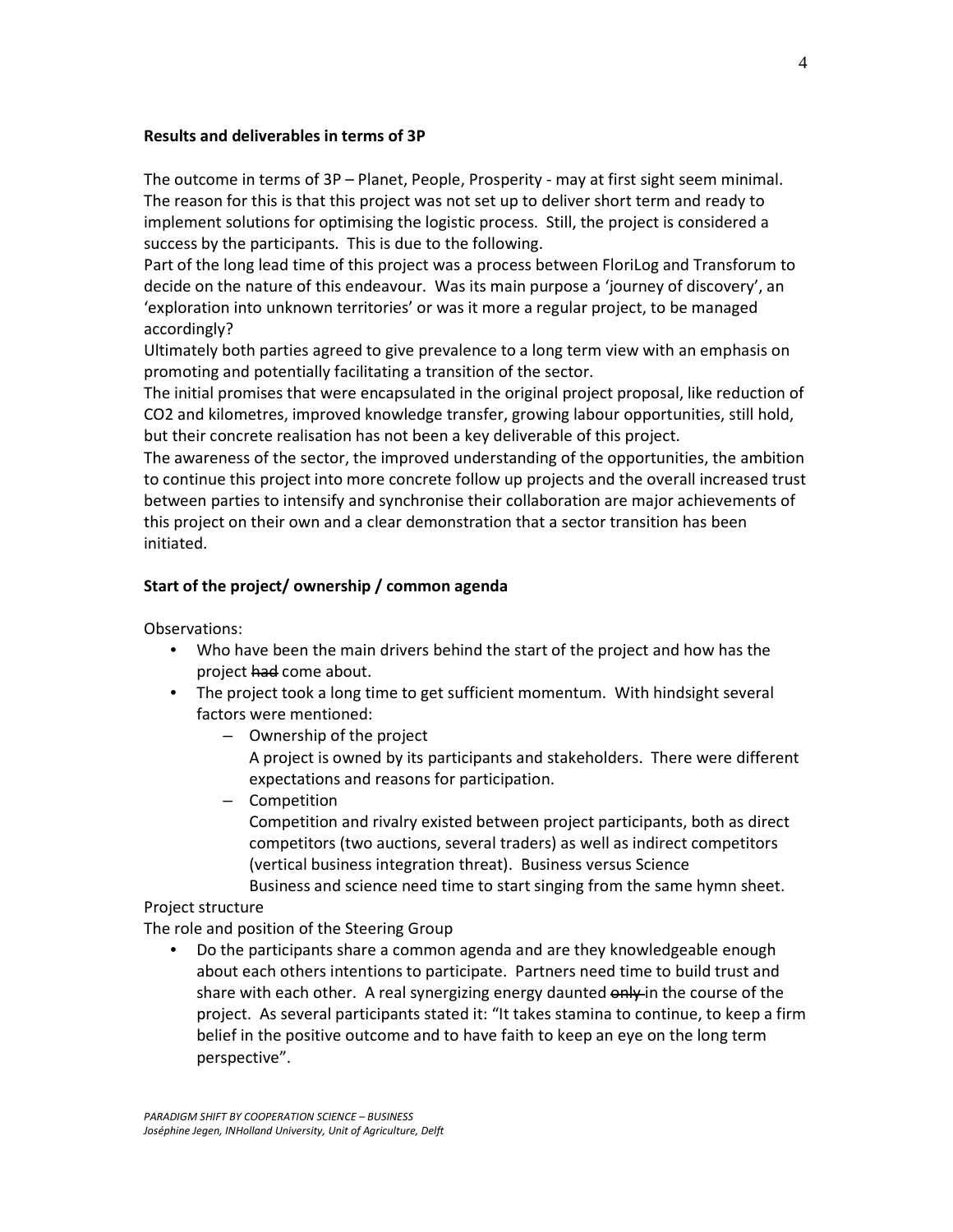#### Project management and structure

The project management structure, though complex, was not a real topic of debate during the interviews. The following observations were shared:

- The Steering Group exercised most influence and control during the start up and the ending phase. In between they led the Project Group do their work. Fact is, it worked.
- The role of the project leader. , the project leader was characterised as careful, rather formal, with a relatively moderate level of ambition and using the informal channels of communication rarely. His main approach was to let the process have its own course – within boundaries -, re-activate participants when they threatened to fall too far behind and promote support from higher levels of the project hierarchy. The independence of the project leader is seen as a positive attribute.
- The project leader kept a very strict separation between the scientists and the business people. Composition of teams based on personality traits is a challenge and can both be conducive and frustrating – see also e.g. Belbin. Finding a balance between the right representation of the participating organisations and the synergy of individual characteristics of actors is difficult and involves a certain amount of luck. This is the classic confrontation of do-ers and thinkers, as described by a.o. Kolb. There is an important role here for the project leader. When friction between team members is used effectively it can lead to dialogue – provided there is sufficient trust between the participants – and innovation.

#### Science and position papers

- The inclusion of scientists and the collaboration in this project between business and educational institutes/science institutes is one of the 'conditio sine qua non' of Transforum for funding the project.
- Scientists and market parties needed a long time to start working together. Several factors were mentioned:
	- Collecting (basic) data

One of the business partners acknowledged that the scientists had to do a lot of work just to retrieve basic data, that were reliable enough to work with. In The Netherlands these data are available. Expectations about the availability of similar data in foreign countries were not met and hence required much more effort to generate with a sufficient level of reliability. This took a lot of effort from the scientists. One scientist made the remark: "When business partners comment that we could have provided the figures sooner, it signifies that at least they accept them as relevant and interesting".

– Communication

Different modes of communication by the scientists generate and evoke different responses from business partners. Finding the right tone and mode of interaction was a learning process, which was also closely linked to the level of trust between all stakeholders.

– Confidentiality The data that the scientific institutes presented were sensitive in the sense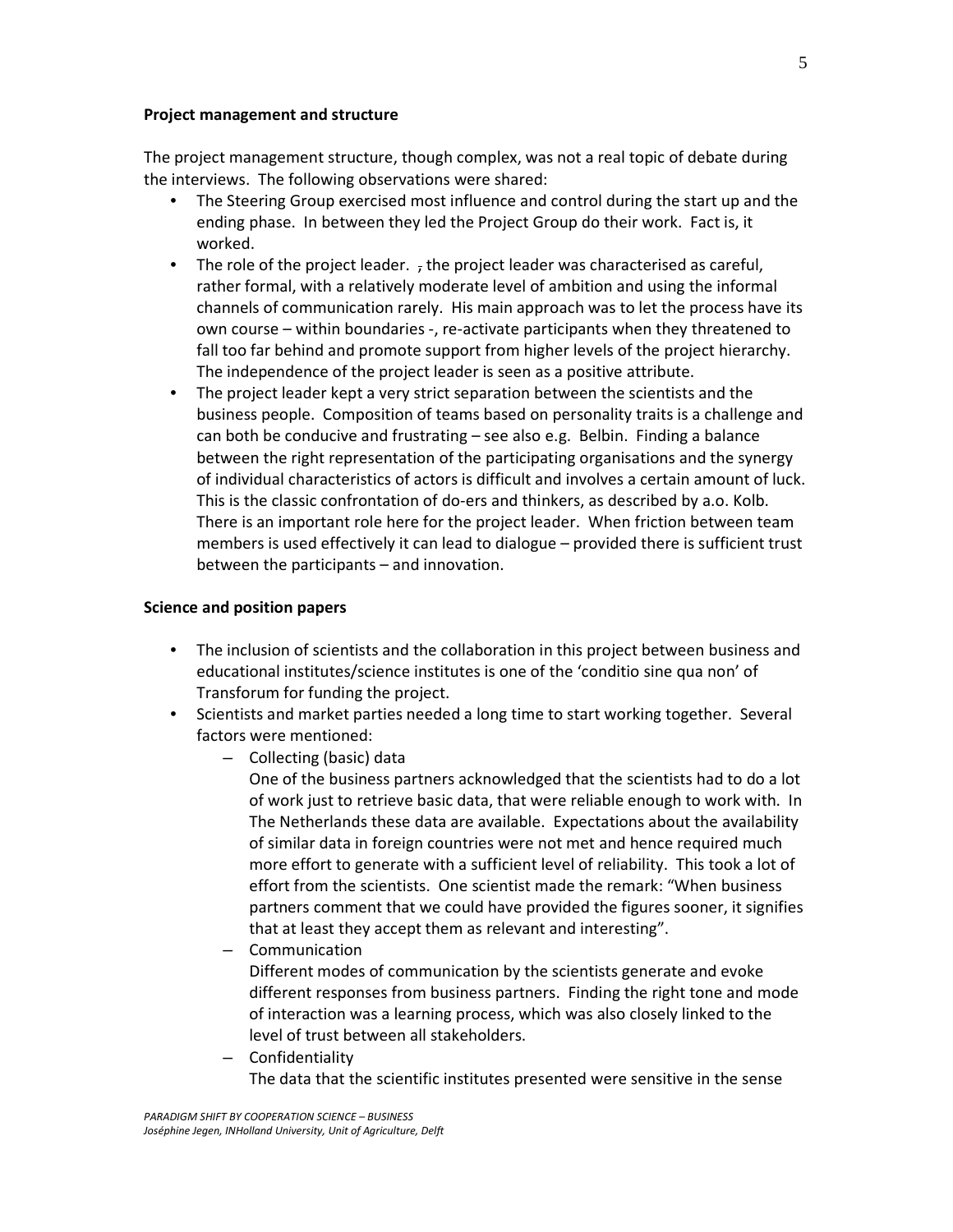that thinking and talking about the interpretation of the figures could have a major impact on the participants and their mode of collaboration.

- The distance between theory and practice The theoretic contents of the products of the scientists – in particular the position papers – had to be of a sufficient scientific level to be recognised as such by international peers and be acceptable for Transforum. Yet at the same time, the business participants in the project were concerned that the scientific outcome would be too abstract and too distant from their own practice, making it relatively unusable. As Transforum relaxed their requirements and business partners constantly demanded the scientists to make their outcomes relevant and tangible and both parties started a dialogue to contextualise the data, the distance was bridged.
- Research management

The business participants did not really know what they wanted to know and hence they did not formulate the research questions themselves. Consequently, the scientists had little guidance, other than a document prepared by the project leader. Ownership of the research outcome was therefore not primarily with the business participants. Once the dialogue started to contextualise the data, ownership of the outcomes shifted to the business partners.

- Collaboration improved by contextualising the initial data.
- With respect to Sustainability, one could obviously suggest potential sustainability effects of new business models, like a reduction in CO2 emission through a decrease in transport, increased employability and the transfer of knowledge and competencies to other geographical areas. With respect to People it is fair to state that this project has a positive influence on the buy-in and acceptance by individuals of the innovative outcomes. A follow up project is a clear sign of action, that might otherwise not have been taken. Still, there lies a significant task to involve more stakeholders in the sector at large.

## What defined success? Defensive versus Offensive

- The initial conceptual context of the project was the awareness of a growing and increasingly international floral sector, the still dominant position of the Dutch, and a challenge to safeguard that dominant position using the opportunity of the decoupling of physical, information and financial flows which enables different operating models.
- The added value of science and the scientific institutes is that "it helps to stimulate thinking about the whole chain, not just one's own position. It reduces the amount of politics in the debate". Scientists have the opportunity to take a role in opening up a dialogue about sensitive topics and put more emphasis on a long term perspective.
- It seems that rather a few "unplanned and unintended" events created synergy, cohesion, a convergent agenda and energy and motivation to make the project a success.
	- The Hortifair was a critical moment in the lifetime of the project. While scientists presented their figures, business reacted that they already knew all